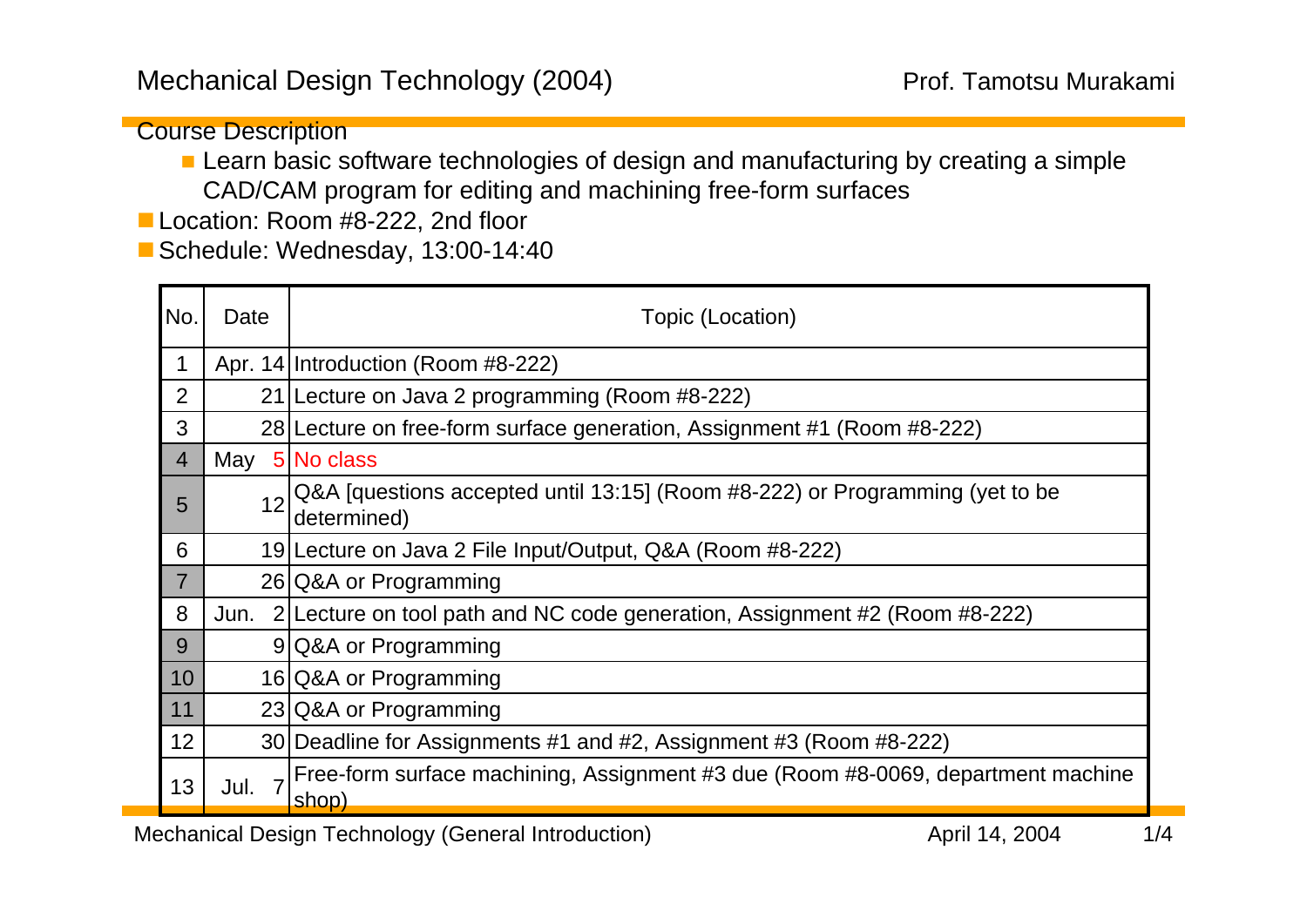



Mechanical Design Technology (General Introduction) and the control control April 14, 2004 2/4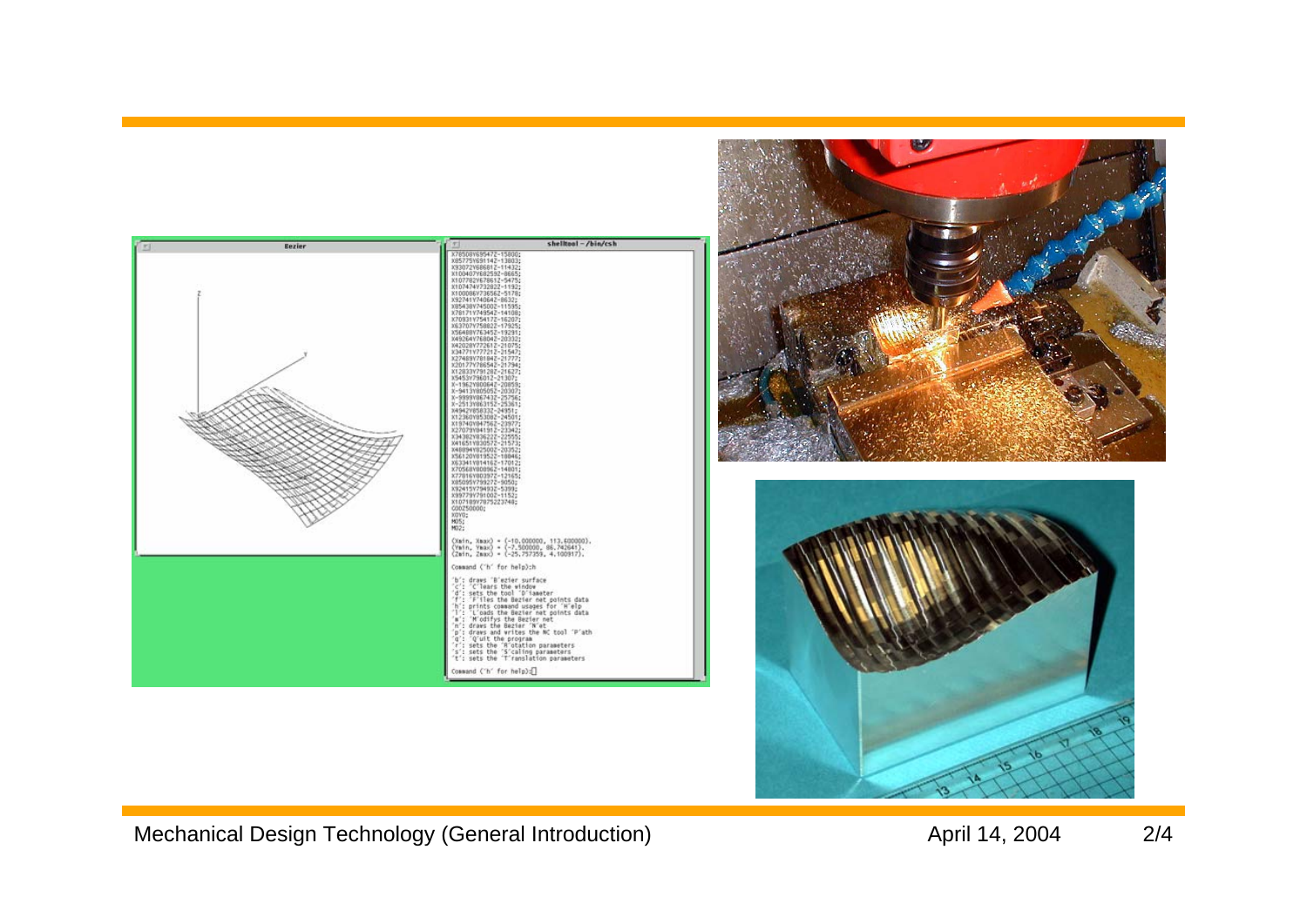**Program language** 

- **Java 2 (default for this course)** 
	- Java 2 Platform, Standard Edition (J2SE) 1.4
		- $\blacksquare$  It can be downloaded from the following sites for free
		- Working on a multiplatform basis, software can be developed through the Internet with graphics, interfaces, etc.
		- ASP (Application Service Provider): A business model will be developed to sell software services through the Internet based on user licensing, rather than selling programs physically in a package
- You can use other program languages based upon your interest

## **Textbook**

**Not yet specified; necessary information will be provided as handouts** 

## **Evaluation**

- **Exaluation will be based on the submitted assignments; there will be no exam at the end** of the semester
- **Students need not be nervous about the evaluation; I understand that some students** may be programming beginners, while others may already be experts
- **P** You can ask questions of your friends and use their ideas and knowledge, but you can never use or copy their program codes; each student should write his or her own software; no group work will be accepted